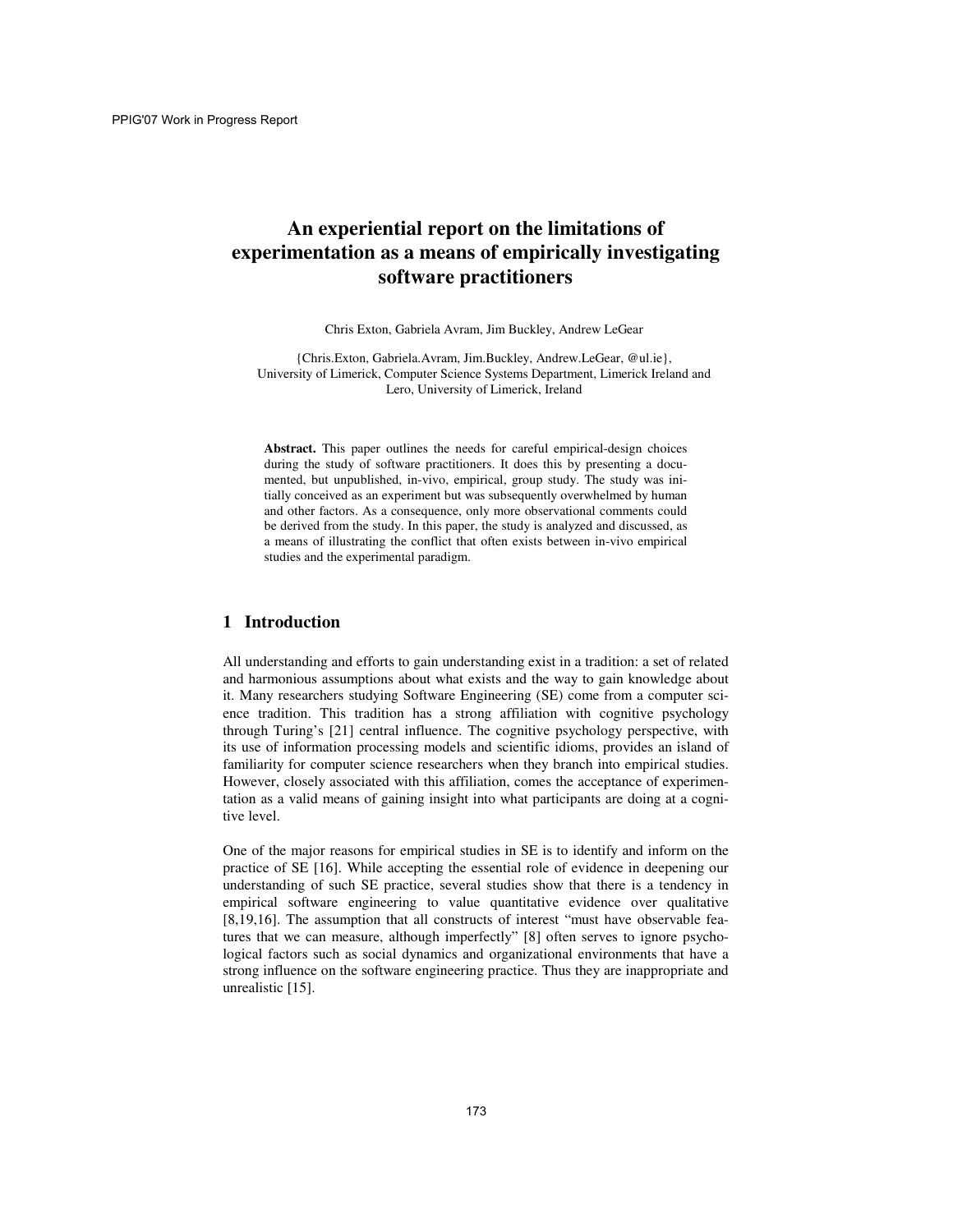Moving away from strictly controlled laboratory experiments, several researchers are now focusing on real work environments and observing practitioners at work [10,7,22]. They try to understand the software engineers' day-to-day problems and to devise methods and tools that could help them solve these problems. Another trend coming to the fore in empirical software engineering research is to pay more and more attention to "the central role of human behaviour in software development" [19].

In this paper, we review the findings of an unpublished experiment that took place in a large computer company in Dublin in 2006. The original intent of this study was to use an architecture recovery technique called Reflexion Modelling as a collaborative learning support for a group of "software immigrants"[17] who were beginning to familiarize themselves with one of the company's large, commercial, proprietary software systems. Reflexion modelling had been used successfully in the organization previously as an aid to individual software engineers and thus, the company was interested in broadening their adoption of the technique. However this was the first time the tool would have been used in a collaborative context.

In this paper, we use our experiences of this experimental study to highlight the difficulties associated with a purely experimental approach in the empirical study of collaborative software engineering. These include subtle social and organizational dynamics that could easily be overlooked in a purely quantitative analysis. They also include other in-vivo considerations that impacted on the potential validity of our findings.

#### **1.1 Use of Experiments in Software Engineering research**

<u>.</u>

One of the most challenging aspects of research in Software Engineering is the creation, adaptation and use of suitable empirical research methods and sources of information that facilitate the comparison and evaluation of different Software Engineering practices, tools and techniques. Software Engineering research is still very much in its infancy and, as such, still has very much to learn in terms of building a wide selection of methods from which sound theories can be developed. Although it would make our life as researchers straightforward, it is improbable that any mono-dimensional attempts, could hope to accommodate the complexity of the multiple interacting influences between the software, the software engineering processes, software engineers and the wider environment. Given this complexity, the choice of research methods with which to study these interactions needs to vary according to the circumstances of each study. However computer scientists often seem to have a disposition to default to experimentation as the predominant empirical research method<sup>1</sup>. For example Sjoberg et al [18], in their review of the pervasiveness of experimentation in empirical SE, found 103 experiments in software engineering published in journals and conference proceedings between 1993-2002. The experiments presented involved 207 scholars

<sup>1</sup> Fenton et al [3] define a formal experiment as "a rigorous, controlled investigation of an activity, where key factors are identified and manipulated to document their effects on the outcome." In their opinion, formal experiments, together with case studies and surveys, are among the key components of empirical investigation in software engineering [3].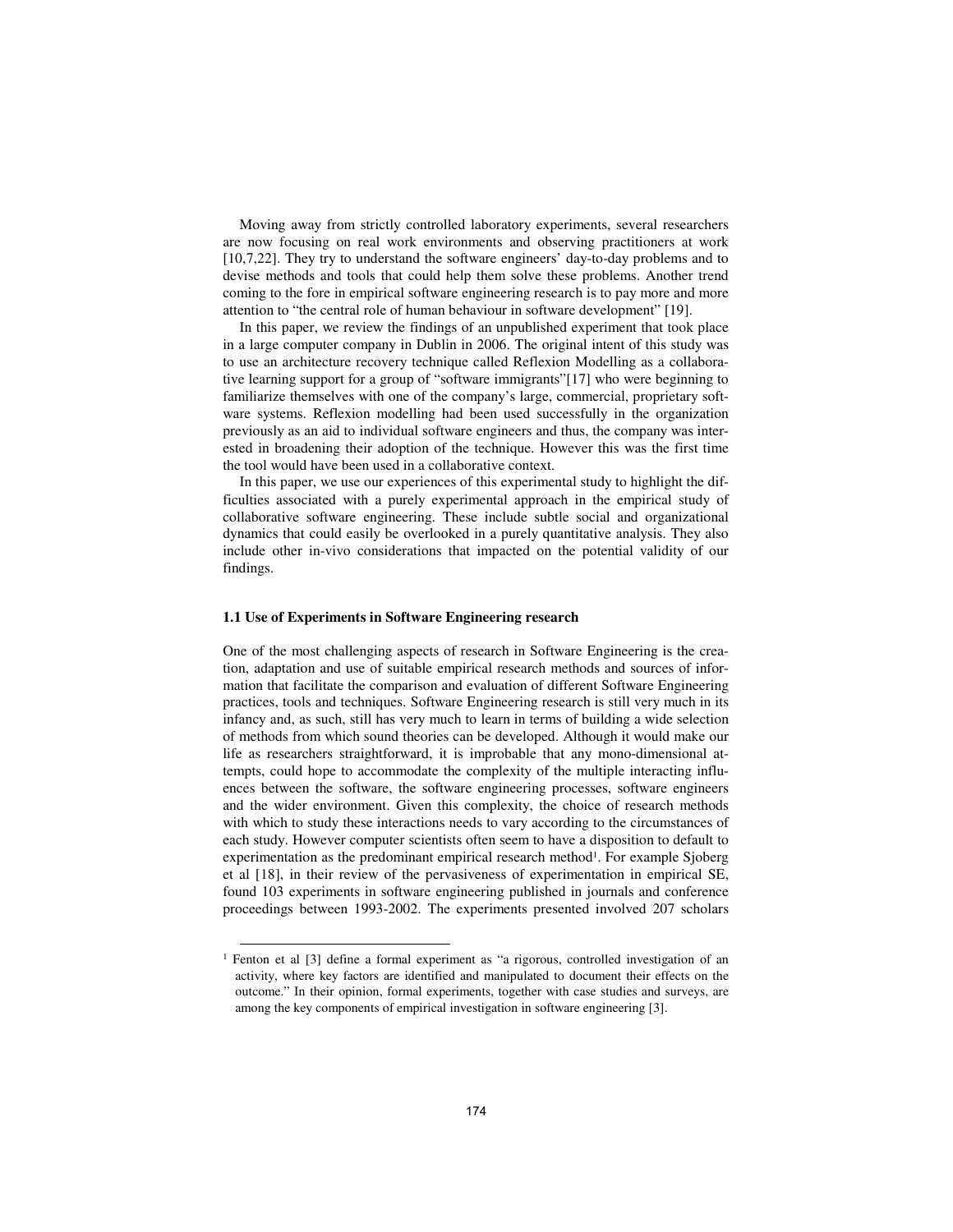from 109 institutions in 19 countries, illustrating how popular this type of empirical study is in software engineering. The choice of a research method should instead be guided by the actual research question, the type of evidence needed, and the intended audience for the evidence.

Observation of collaborative work practices in SE can and should successfully complement quantitative methods like experiments, according to O'Brien et al. [15]. Observation focuses mainly on people's behaviour and discourse, paying attention to all details. The role of the researcher can range from complete observer (having no contact with those he is observing) to participant-observer (when the researcher actually gets involved and plays a role in the event). Observation might involve note taking, audio and/or video-recording and even interviews in order to produce a rich description of what happened in the setting. The purpose is "to gain an understanding about what people do, why they do it and what meaning they assign to activities" [14].

## **2 The Empirical Study**

Over the course of 2005 and 2006 researchers from the University of Limerick, in collaboration with a large Dublin-based, computer company carried out a number of in-vivo empirical studies of software engineering. These studies evaluated Reflexion Modelling as a tool to support architecture recovery and architecture conformance in large commercial software systems. (Reflexion Modelling is described in detail in the paper: "ESCAPE Meta Modelling in Software Engineering: When Premature Commitment is Useful in Representations", which is also to be presented at this workshop).

In the empirical study described here, software developers were tasked with familiarizing themselves with the software system and were already working, semiindependently, towards this goal, when the idea of this study arose. The architects responsible for the system were committed to having the software developers perform Reflexion Modelling as soon as possible to allow them leverage the greatest possible (architectural) understanding from the approach, before they had developed it independently. Hence the experiment had to be designed and performed with only one weeks notice.

However, despite the short preparation time, the potential research value appeared significant. Firstly, it would advance our case-study work, allowing us to apply Reflexion Modelling to a population, and thus introduced the possibility of generalizing the results using statistics. Secondly, Reflexion Modelling had never before been considered as a collaborative tool. This study allowed us the opportunity to study it in this new and potentially interesting context.

The experiment was designed immediately, with one constraint specified by the company: that the context of the experiment was in-vivo with respect to the subject system and with respect to the participants participating in situ. This was seen by the researchers involved as beneficial, heightening the ecological validity of the study. The design of the proposed experiment is now discussed in more detail.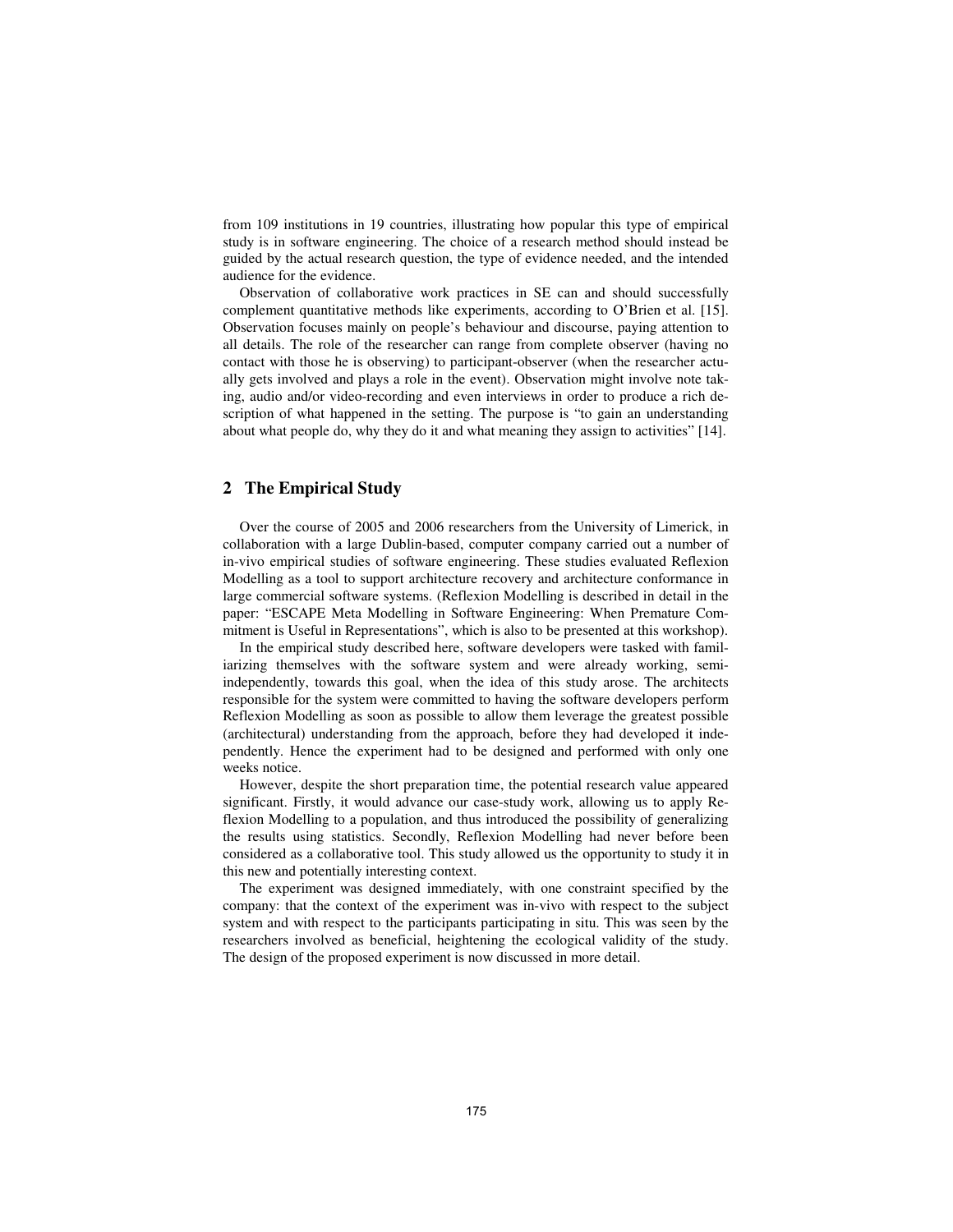#### **2.2 Design of the Experiment**

As described above, an experimental procedure was designed to try and gain an insight into how a group of software engineers could collaboratively use Reflexion Modelling as a tool to further their understanding of a specific software system. Specifically, the aim of the study was to address several research questions, most of which can be subsumed by the question: *Are there advantages to group design recovery mediated through Reflexion Modelling?*

The component hypotheses were:

- 1. Do participants aggregate to a more consistent understanding of the system through group design recovery (mediated through Reflexion Modelling)?
- 2. Do participants become more aware of other participants' perspectives on the system through group design recovery (mediated through Reflexion Modelling)?
- 3. Does participant role (architect, software immigrant) impact on the amount of change a participant's architectural model undergoes as a result of group design recovery (mediated through Reflexion Modelling)? Specifically, do the models generated by participants with more senior, architect-type roles change less as a result of the group's design recovery exercise.

If the answer to all three were yes, then we would have evidence that, during this form of group design recovery, more senior members of the group generally influence the architectural model formed by more junior members of the team (although we anticipated that it may also work in reverse occasionally, especially if a more junior member of the team is focused on the specific area being modelled.)

Thus the experiment was designed in 3 phases. In the first phase the participants (new developers and existing architects of the system) were to independently create their own Reflexion Models of part of the system. These models would be gathered by the researchers. Then the participants would collaborate together in three teams to form team-models of the system. These collaboration meetings would be observed by the researchers and the resultant Reflexion Models gathered. Finally, the participants would revisit their individual Reflexion models in the light of their collaboration and refine them. By comparing the various Reflexion Models produced, the researchers could address the research questions.

## **3 Realization of the Experiment**

#### **3.1 Phase 1: using Reflexion Modelling individually**

Initially 18 developers and 3 architects had signed up as participants. A standard tutorial was given to each of them individually, at their desk, to familiarize them with both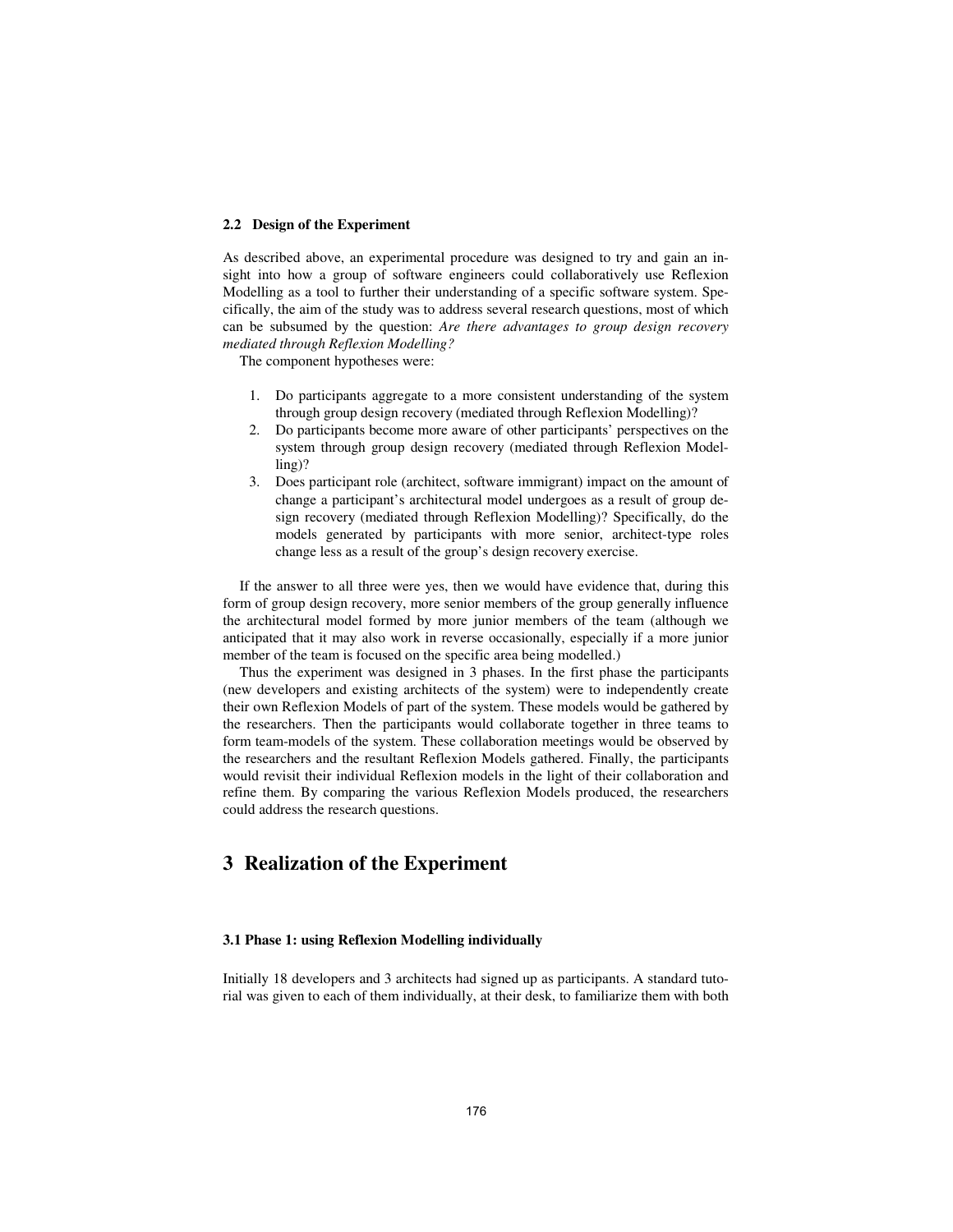the Reflexion Modelling approach and the associated software. The participants then had 2 weeks to develop their individual Reflexion Model of the system under study, focusing on its 'search' utility. They were asked to do this in their spare time but they were made aware that they were doing this at the bequest of their team leaders and that they would be required to present their architectural model to a system's architect in a group meeting after this time. Participants were asked to develop their model in isolation. However, given the open-plan work environment of the company and the presence of electronic communication, we cannot guarantee that this was entirely their mode of operation.

Participants were offered email support for their efforts but only one participant chose to email us over the following 2 weeks. Additionally, one of the research team went up to the company after the first week, and visited all the participants to ensure that they were progressing and to help them circumvent any bottleneck or problems they were having with the process. During this visit, the researcher fixed 2 problems encountered by different participants.

#### **3.2 Phase 2: collaborative Reflexion Modelling**

On the morning of the experiment, only 8 developers and two architects were still available. Unfortunately, it was impossible to control who would be involved in the experiment: the participants volunteered to do so, but some were subsequently prevented from participation by various other work commitments that arose over the initial 2 weeks.

Given the fall-off in numbers, the researchers decided to re-organize the collaborative meetings into two groups, each made of one software architect and four developers (the original plan was to have 3 teams with six developers each). In each room, there was one researcher who lead the experiment and a second one observing its development. Each group made use of a laptop and two wireless keyboards; the image on the screen (the Reflexion Model) was shared on a big screen with the help of a projector.

Group 1 was dominated by the software architect, who took the opportunity to teach the developers what he knew about the application under scrutiny. The interventions of researchers were minimal (as intended) while the developers' interventions were few, and mainly aimed at clarifying issues related to the use of the supportive tool provided.

Group 2 worked more collaboratively and the architect tried to act as a coach, refraining from imposing his own vision. There were extensive discussions between the participants and the researchers about the issues encountered when using the tool, as the tool was a prototype only and required large processing power when applied to a commercial software system, often causing their machine to pause for several minutes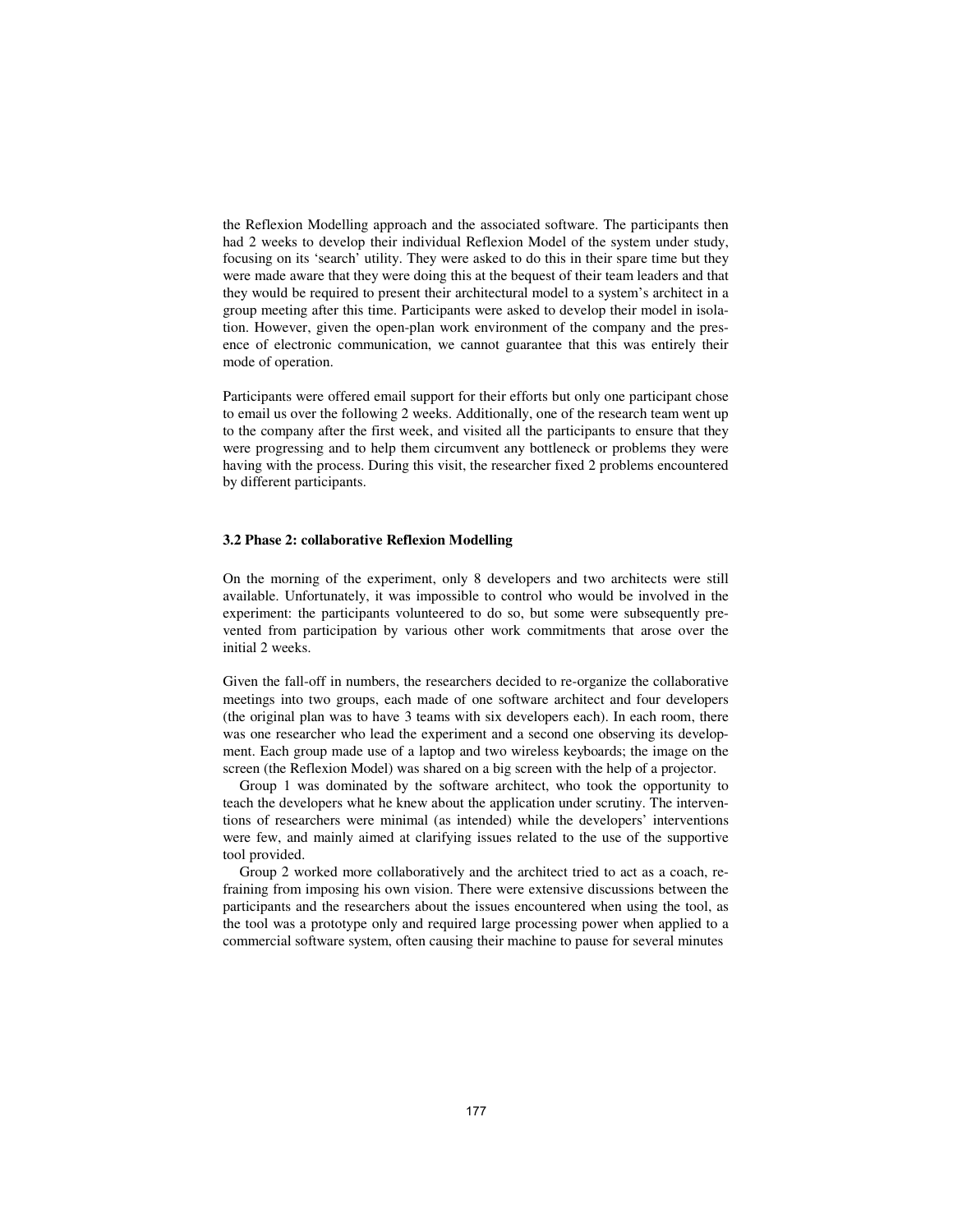

The layout of the room for each of the 2 groups is presented in the figure above. We will now highlight some of the participant-based differences between the 2 groups that suggested the limited utility of a controlled experiment in this case. We will start with the architect.

**The architect** in each team was supposed to contribute an initial opinion on the individual Reflexion Models produced by the developers, and then to become one of the participants, asking relevant questions, commenting and giving hints when necessary.

In **Group 1**, the architect dominated the session, with the result that a sort of 'classroom' atmosphere was created, where he 'taught' the others. When asked to comment on the individual models, he emphasized where they had deviated from the actuality of the system. He was the controlling party, and did all the changes to the model while commenting on them. In the end, he commented:

 "As kind of senior here, I'd like to come up with some ideas about where the misfits were"

These words illustrated the role he felt he should play. Even if he didn't take a central seat, and used a keyboard instead of the laptop itself, he took over the meeting, speaking for most of the time, initiating and creating his own changes on the model.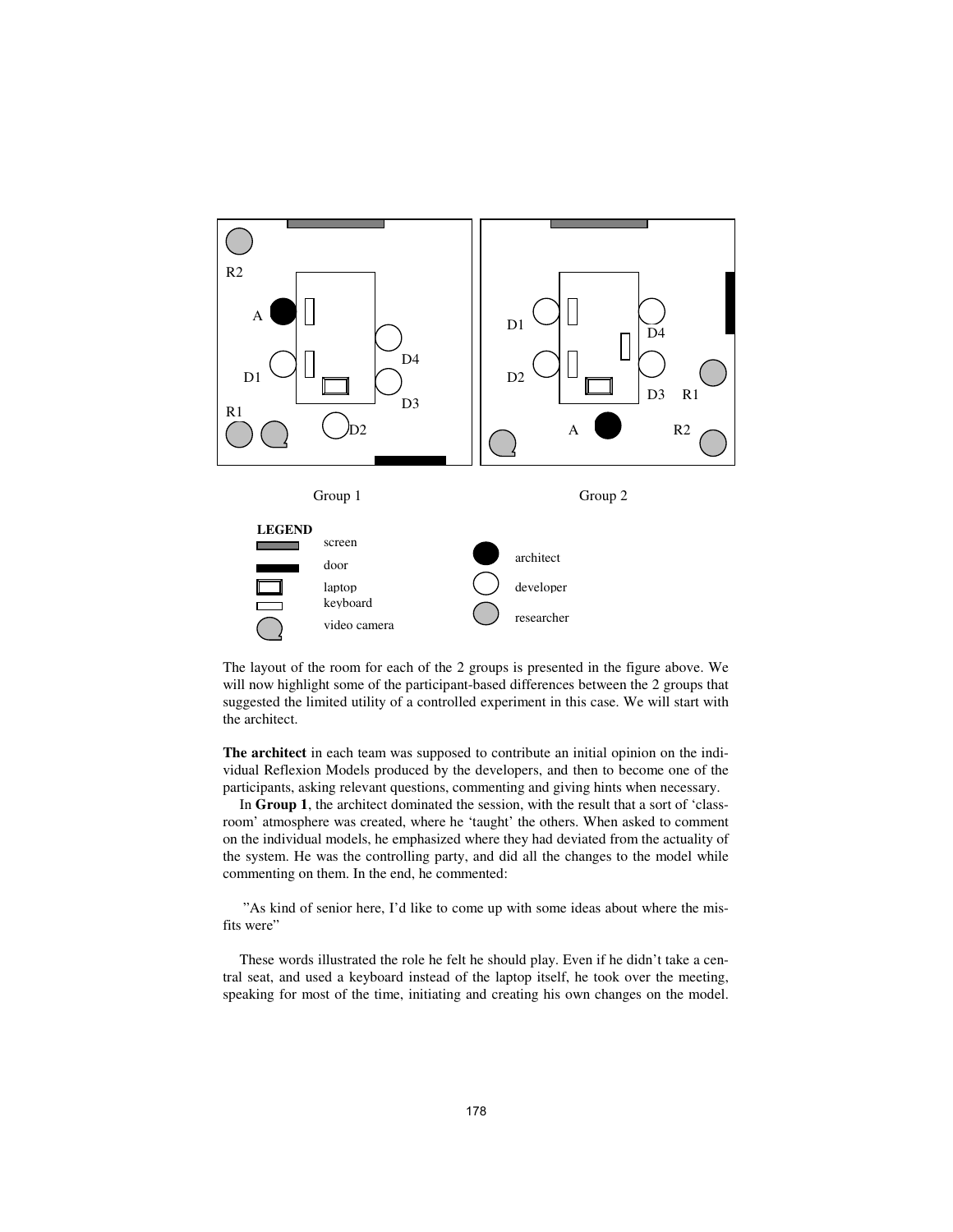From a spatial perspective, he shared his attention between the keyboard and the screen, seldom making visual contact with the others.

In **Group 2,** the architect played more of a mediating role. He stood in the central seat and operated the changes on the laptop, but most of the time he waited for the changes to be suggested by the others. He gave his opinion whenever asked to, but he asked the others not to take his point of view as necessarily correct, emphasizing that he was no expert on that part of the system and he might be wrong. When commenting on the initial individual models, he found good parts in them all, and similarities with his own model. He did much less talking that the architect in group 1 but seemed particularly concerned about the influence he had on the final model:

> "It's so peculiar, really – it looks very much like my own model! But I assume I'm influencing things too much here!"

He empathized with the others about his acquired experience in working with the prototype tool:

"See? That's exactly what happened to me…and the only solution is to take every class and map it…"

He also encouraged a relaxed atmosphere, by making remarks like:

"It reminds me of the map of a ski resort in Switzerland I go to every year!"

As regards **the software developers**, they were supposed to take an active role, and to suggest and operate changes to the model themselves. In addition, they were expected to comment on the changes suggested by the others. The final model was supposed to be a result of the iterative interactions within each group.

In **Group 1**, the developers' interventions were minimal. In the beginning, each immigrant had to comment on his own model, but after that, their interventions were limited to asking questions of the architect, or responding to the researchers' questions:

"What are we focusing on? On this model or on the search function in general?"

("Did you actually find it (the tool) very slow?) It's terrible. Not only that it's slow, but it also blocks everything else that's going on on your machine")

In the first 30 minutes, there were a few attempts to suggest various alternatives. None of them was accepted by the architect. In the second half of the experiment, all of them became passive with respect to modelling the system.

In **Group 2**, the developers' interventions were received with enthusiasm, discussed by the architect and by the other developers and put into practice if accepted by the group. Because of the long time required by model recalculation, a batch of changes was suggested, discussed and sometimes put into practice before every model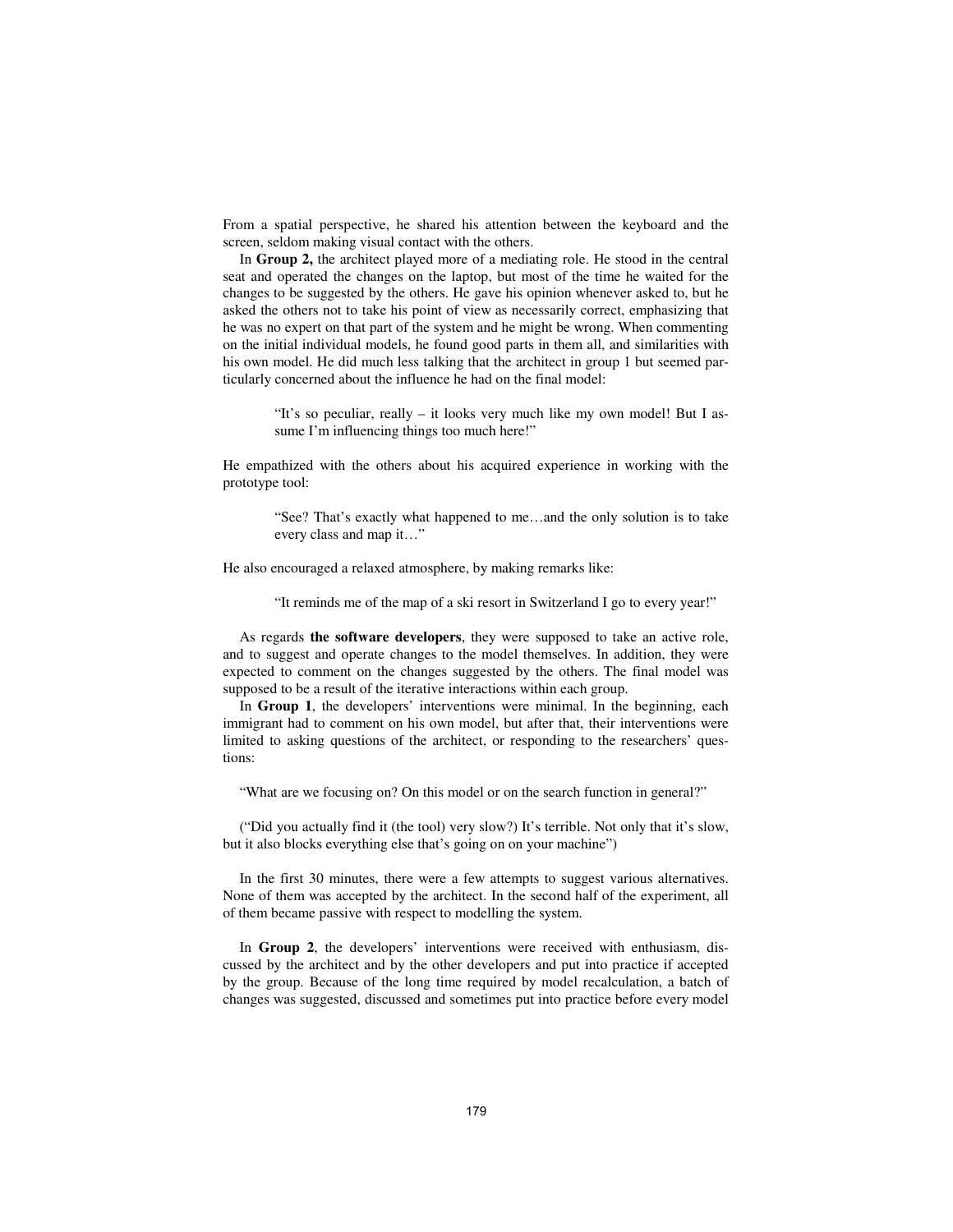recalculation. This inconvenience of the tool made it difficult to see the direct effects of every change made to the model. Developer1 and Developer3 tried to use the keyboards for making changes, and for a while, Developer1 was the one operating the changes instead of the architect. Developer4 made a number of pertinent suggestions and commented extensively on their rationale. Developer2 played a less active role, having to attend another meeting for 30 minutes in the middle of the experiment.

#### **3.3 Phase 3: the new individual models**

Initially, our intention was to ask the individual developers to review their architectural Reflexion Model in the light of their group session. Consequently, participants were asked 'if they could review their individual model' over the following 2 weeks. Unfortunately, this weak phrasing of the request, coupled with work pressures meant that none of the programmers did so. Indeed, given the divergence between the 2 group sessions, the research team decided that the data would be of limited value in evaluating their research questions and so this data was not collected.

# **4 The Postmortem**

It became apparent that we had to examine the study on a number of fronts. Firstly there were several operation issues which had occurred that could have been avoided given proper preparation. For example, some of the keyboards didn't work and the researcher had to leave one of the rooms to ask there colleagues about specific characteristics of the tool (stopping proceedings). Also, the long waiting times for building the model was a cause of frustration to the participants, although this was less avoidable without significant overhead.

We felt however that, apart from these operational issues, there were more fundamental and interesting observation as to what actually had occurred in relation to the dependent and independent variables we had hoped to measure between the two groups. From an experimental perspective, the two groups were similar in nature (similar makeup) and the dependent variables were the same. Consequently, we could have expected to see broadly similar characteristics in terms of the groups' interactions and outcomes. This was not the case.

Instead, it was obvious that unconsidered human factors were at play and that these had had an extremely large and differentiating effect on the two experimental groups we had observed. The interaction between the architect and developers was significantly different in both groups. One was collaborative whereas the other was a largely passive experience for the developers.

If we really wanted to understand why the two groups had functioned so differently it would have been more appropriate to focus on what the participants had said, how they had said it and how this discourse had effected the roles each participant played within there group. For the dedicated experimenter it may seem at first that the obvious solution was to tighten the level of control by scripting the architect's discourse -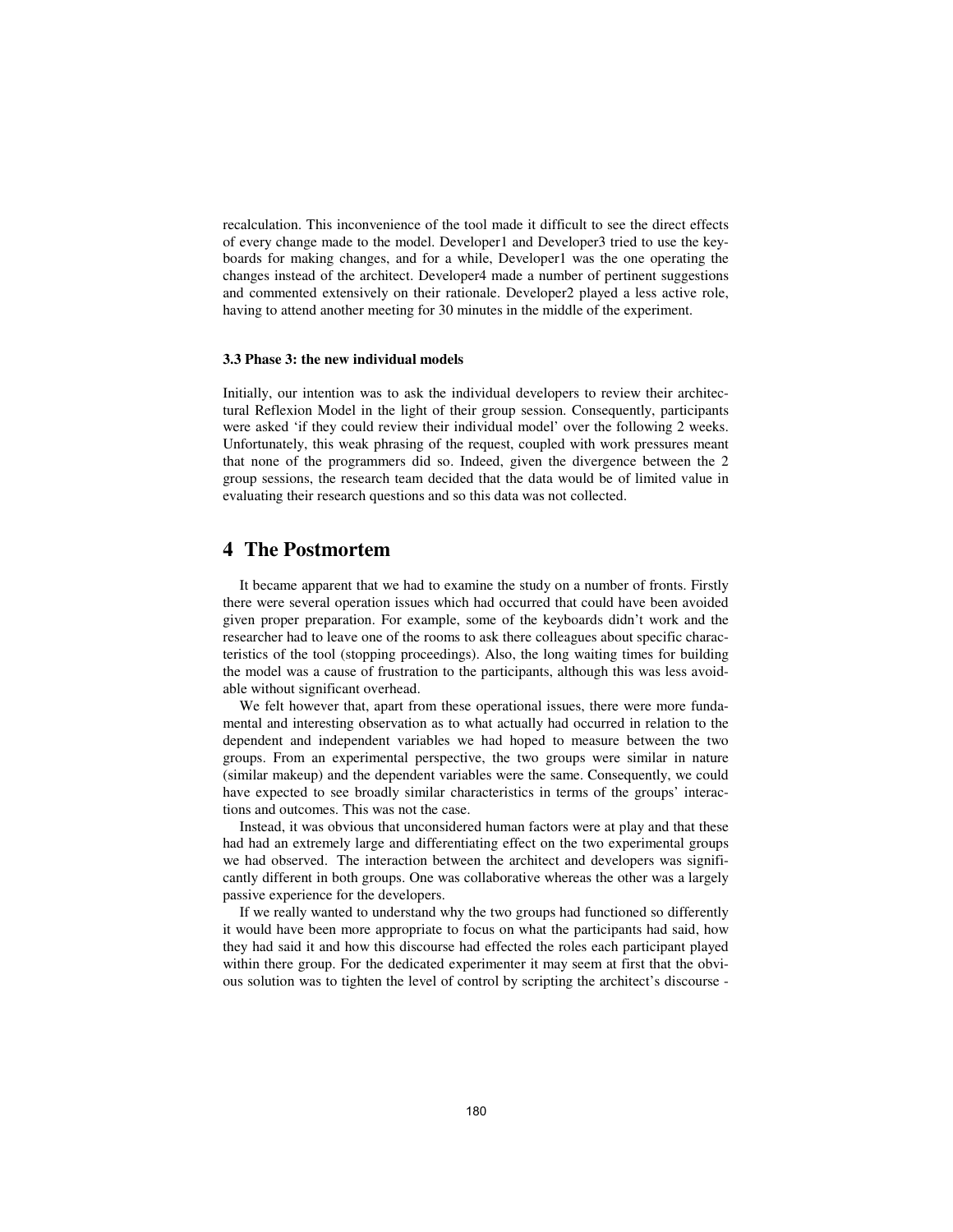but the effect of this course of action would have been to significantly decrease the ecological validity or real-world similarity we hoped to maintain.

The next action for the dedicated experimenter might have been to simply introduce these factors as independent variables. But again, we had to question to what extent we could quantitatively measure these human characteristics (variables such as the 'use of authority' and 'use of humour' and how they influenced the junior participants by empowering or dis-empowering them.). Yet these characteristics of the sessions obviously impacted our study to a great extent.

A third alternative would have been to use the same architect in both sessions. However, it is likely in this instance that such a strategy would have also resulted in 2 different sessions for the developers as the experience of the architect in his first session would have introduced learning factors into the second session.

Given our strategy, it became apparent that the interaction we had observed, and resultant output, was fundamentally different between the two groups. Due to the large magnitude of difference in behaviour we observed between the two groups, we felt that any of the quantitative measurements that we initially proposed would have little value in terms of the initial research questions, and any statistical significance that may have been reported by us would be ambiguous at best - as it was unclear if the variables we were measuring were the core causal factors.

Another issue was the lack of control we researchers had in studying realistic invivo behaviour. For example, we had no way of insuring that the participants did create their initial Reflexion model in isolation (although, given the diversity in their original models, individual work was likely for the most part). Likewise we could not stop a participant from leaving the collaborative meeting in phase 2, for another meeting of higher priority. Yet critically, these are factors that come into play in real Software Engineering practice.

Finally, while we started off with a relatively large cohort, the in-vivo nature of the study resulted in a large fall-off in the number or participants willing to proceed to phase 2. Even with this fall-off we still retained 8 participants, a number suitable for some non-parametric, repeat-measure statistical techniques. However, in the majority of in-vivo empirical studies, it is likely that the number of participants would be smaller still and unsuited to statistical analysis.

On a positive note it was felt that the experience we obtained in this study should be documented as it may provide insights into some of the practical pitfalls in performing experimentation in a real-world industrial setting. In addition, our documented and pragmatic experience may feed into a number of current debates that relate to the use and values of qualitative and quantitative research in the domain of software engineering.

### **5 Discussion**

Given the original experimental design, it is fair to state that our own perspective was firmly rooted in the experimental tradition and that we were primarily concerned about presenting our findings in a quantitative manner. Our intent was to produce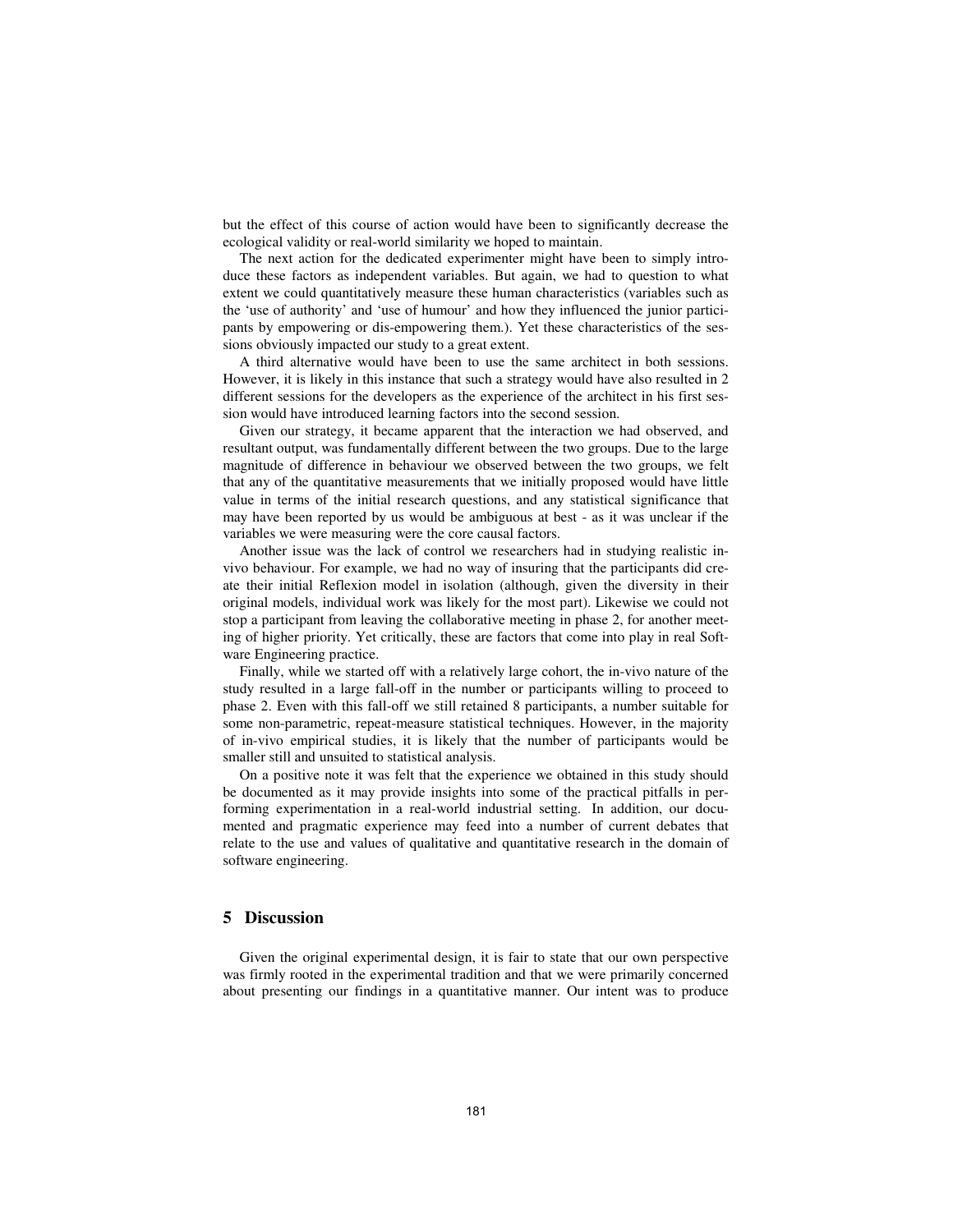credible and authoritative knowledge about the use of Reflexion Modelling as a means of gaining understanding of software in the social setting of a design team. It was an experiment designed to take place in a real work setting, with real software engineers trying to solve a real software-familiarization problem.

Our use of the experimental method provided a well-recognized approach that would have enabled us to present our findings as credible. The experimental paradigm, as the primary basis of gaining knowledge, needs a controlled environment with identifiable variables. Although quantifiable variables can be identified for social interactions, we should ask ourselves the true value of these variables. Given the individuality of participants[23], are these truly useful or merely a fudge that enables our use of experimentation in an otherwise impossible situation?

In many cases it may be more appropriate if we simply accepted that too many factors are at play and defy quantification, and that other augmenting methods should be considered. In addition, the very creation of a controlled environment may destroy telling interactions that would serve to inform on the practice of software engineering.

Thus, in many cases, the knowledge we gain from controlled experiments gives us insights into how programmers behave in experimental situations, but cannot be used with any validity outside that particular context. It is important that, like researchers from the qualitative social psychology domain, we recognize that issues such as "situational knowledge" [24] and "power relations" do exist and they directly affect all aspects of software engineering from analysis through design to debugging. (Where situational knowledge can be defined as knowledge that is embedded in language, culture, or traditions, and power relations consider the relationships between individuals within the study and how they are used.)

It is essential that we accept that experimentation can be stretched beyond its useful capacity in some situations and that it should augmented by confidence-building qualitative methods, or even displaced by such methods. This is of course not without loss, as experimentation has and still does provide a well accepted, tested and understood means of knowledge creation. Although we can argue that there must be a more appropriate means of gaining knowledge than experimentation for many in situ industrial based studies, it is still unclear as to what qualitative methods are the best approach for investigations of social settings in software engineering.

### **6 Conclusion**

Statistics are based on the quantitative findings of a study. They depend on the need to reduce the scenario to a number of quantitative observations. This reductionist approach is a dual edged sword as, on one hand, it is intended to ascertain the relationship between the core elements or variables. However if it simultaneously jettisons elements that may directly affect the outcome due to their inability to be measured in a quantitative manner, it renders the statistics meaningless. From our experienced viewpoint the intrinsic properties of social interaction, which constituted a key element of this study were not quantifiable in any meaningful manner.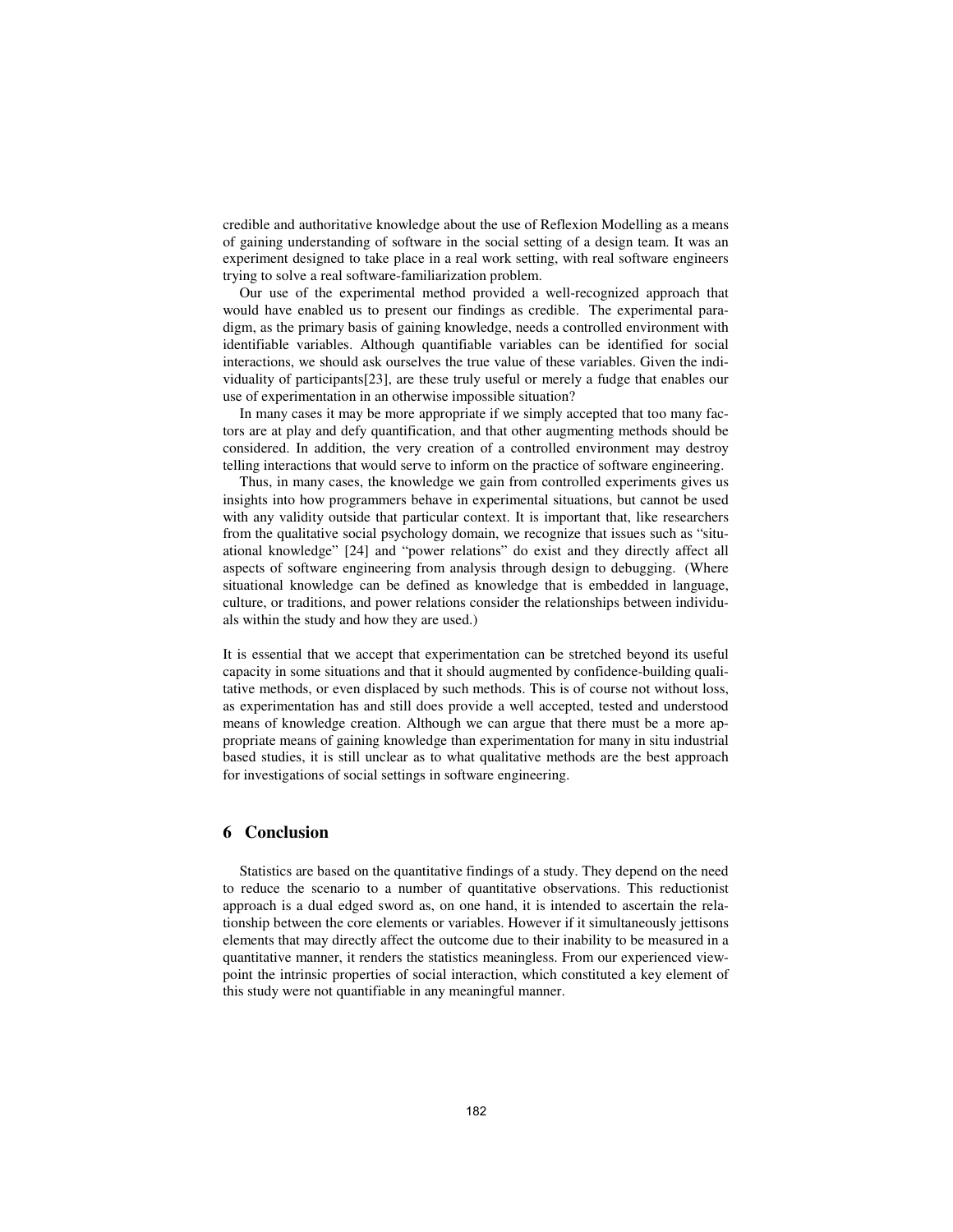Hence, it is important that we continuously question if the necessary assumptions for the experimental method to operate undermine the validity of the knowledge discovered. We should not simply assume that the sacrifice of considerations such as "situational knowledge" and "power relations" are acceptable, as they are real components of many software engineering situations and the studies that observe these practices. Hence, they often affect what we are trying to observe.

Our analysis of this unsuccessful experiment is meant to shine a light on the need to carefully choose the most appropriated research methods for each situation. Even if our experiment did not succeed, the reflection triggered by this case can be considered worthwhile in itself, serving to improve the quality of future studies.

### **7 Acknowledgments**

The authors would like to acknowledge the contributions made by research assistant Jacek Rosik and Professor Liam Bannon to this work. Lero is supported by Science Foundation Ireland (under grant no. 03/CE2/I303\_1).

### **8 References**

- 1. Basili, V. (1996) The Role of Experimentation in Software Engineering http://ieeexplore.ieee.org/iel2/3540/10631/00493439.pdf?tp=&arnumber=493439&isnum ber=10631
- 2. Christl A, Koschke R, Storey M-AD. (2005) Equipping the Reflexion Method with Automated Clustering. Working Conference on Reverse Engineering 2005; pages 89-98
- 3. Fenton, Pfleeger, Glass (1994) Science and Substance: a challenge to software engineershttp://ieeexplore.ieee.org/iel1/52/7423/00300094.pdf?tp=&arnumber=300094&isnumber= 7423
- 4. Hassan A. and Holt R. (2004) Using Development History Sticky Notes to Understand Software Architecture. Proceedings of the 12th International Workshop on Program Comprehension. pp 183-193.
- 5. Johnson, G. (1998) Collaborative Visualization 101, ACM SIGGRAPH Computer Graphics, pages 8-11, vol 32 number 2 May 1998
- 6. Koschke R, Simon D. (2003) Hierarchical Reflexion Models. Working Conference on Reverse Engineering.
- 7. Ko A.J., DeLine R. Venolia G. (2007) Information Needs of Co-located Software Development Teams. International Conference on Software Engineering. May 2007 (To appear).
- 8. Lanubile,F. (1997) 'Empirical evaluation of software maintenance technologies', Empirical Software Engineering, 2, 1997, pp 97-108.
- 9. Le Gear A., Buckley J. (2005) Reengineering Towards Components with "Reconn-exion." ESEC/FSE Doctoral Symposium.
- 10. Lethbridge T. and Singer J. (2003). How Software Engineers use Documentation: The State of the Practice". IEEE Software. Vol 20. No 6. pp 35-39.
- 11. Murphy, G. (2003), 'jRMTool Reflexion Modelling eclipse plug-in.', http://www.cs.ubc.ca/murphy/jRMTool/doc/ [Accessed December 2003].